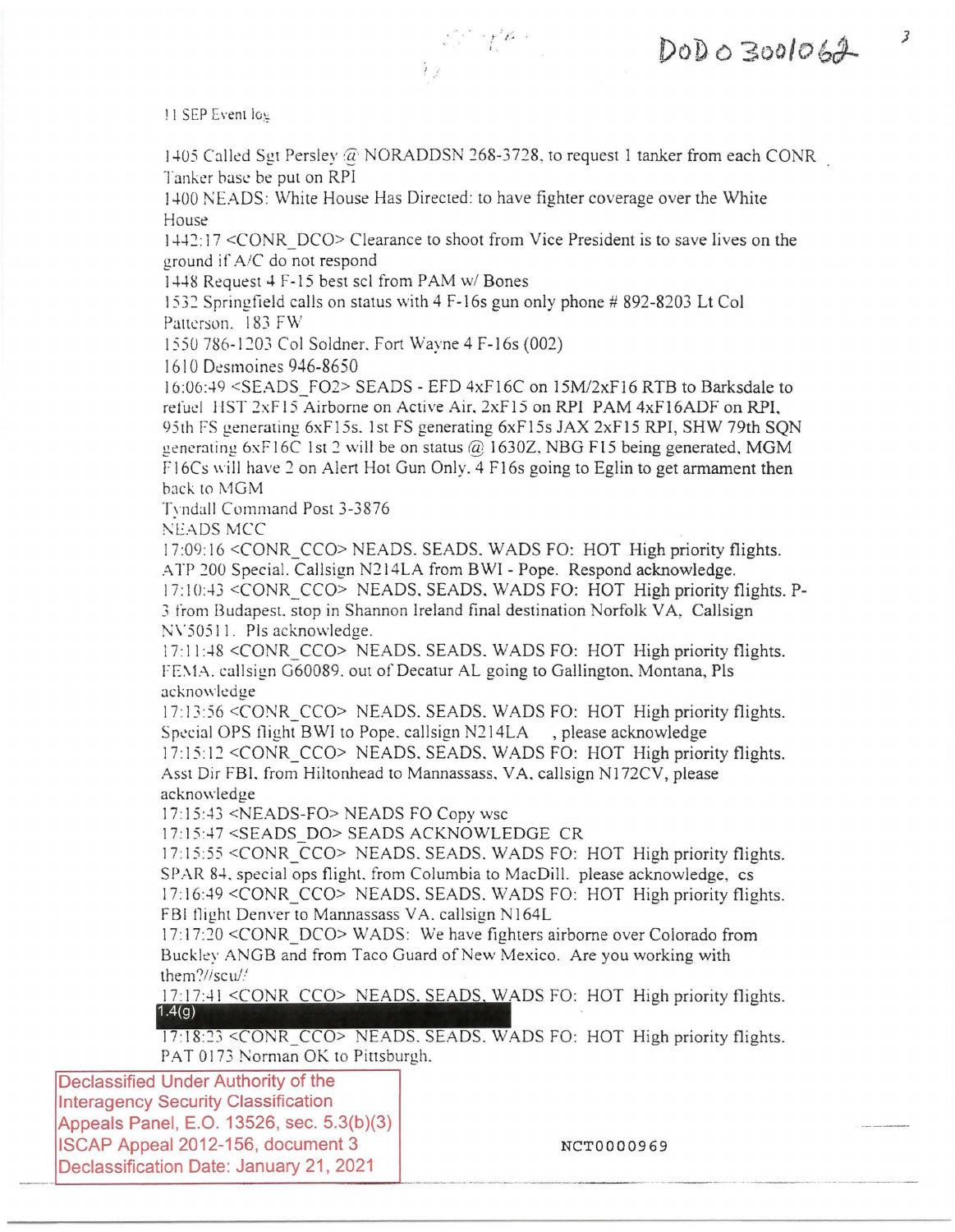$17:18:29$  <NEADS-FO> Do you have flight times, route of flights, etc so that we can arrange escorts??.brd

17:19:29 <CONR\_DCO> NEADS: Believe they don't need escorts ... need approval for flight plan since  $\overline{SCATANA}$  in place.//scu//

17:20:09 <CONR\_DCO> NEADS/\VADS/SEADS: CCO asking for your acknowledgement on these flights so you don't scramble against them or shoot them down~ *!/!scu/.1* 

17:20:14 <CONR CCO> NEADS. SEADS, WADS FO: HOT High priority flights. PATS 819 from Ft Sill to Langley. cw

17:21:43 <CONR CCO> NEADS. SEADS. WADS FO: HOT High priority flights.  $Music 87$ . C-130 Nashville to Houston. pls acknowledge

FAA POC Maj Woods DSN 725-3332

Hill 388 OSS/DO 4 F-16s (000) RPI DSN 586-4052 will load 202 at 120001Z 138 FW. Tulsa. Col Hadaway called. DSN 894-7515. 7522. 7216. 7370 Has 2 F-16s on RPI gun only. will have *202* at 120001Z

Night Shift 11-12 September

\Tf'vlA 321 Andrews F18s. DSN 857-3082 or 3034. received prepare to deploy order (but not execute order).

**ACC Crisis Action Team** Col Coleman DSN 574-3839

[Acc.bsd@langley.af.srnil.mil](mailto:Acc.bsd@langley.af.smil.mil) Doto & bsmail.langley.af.smil.mil<br>Fax 575-1023

TACC DSN 576-1706

airspace  $-1.4(9)$  Also, it is High priority item  $-$  fighters capping near the white house need to avoid the prohibited a weapons free zone. so need to stay away!!!

Midnight - FAA plan for potential reopening of airports is 3 fold: I shut down all the major airports and evacuate them *2* conduct a thorough security sweep and search 3 re open

8 major airports planned for reopening are JFK. Newark. Chicago O'Hare, Atlanta. San Francisco. Detroit. Dallas Fort Worth. Miami

FAA Conference to discuss is at 0800 eastern time. Desired opening time is 1200 eastern. NORAD advises that they think this timeline is too optimistic. it will probably take longer.

NORAD SIPRNET [ostovichd@spacecom.smil.mil](mailto:ostovichd@spacecom.smil.mil) Needs COA brief

NCT0000970